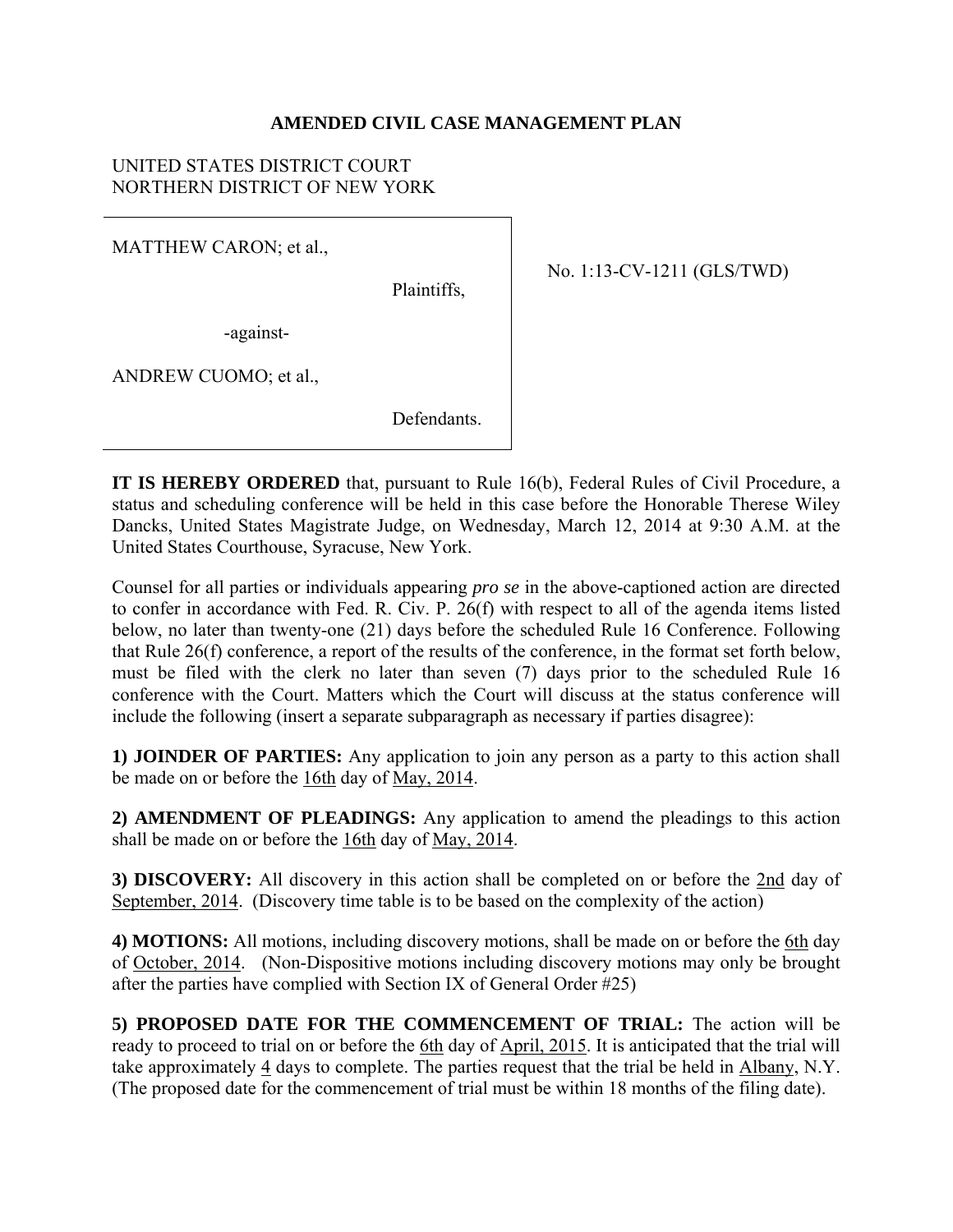### **6) HAVE THE PARTIES FILED A JURY DEMAND: NO**

## **7) DOES THE COURT HAVE SUBJECT MATTER JURISDICTION? ARE THE PARTIES SUBJECT TO THE COURT'S JURISDICTION? HAVE ALL PARTIES BEEN SERVED?**

Plaintiffs assert that the Court has subject matter jurisdiction, and all parties have been served. Defendants concur that all parties have been served, but question whether this matter is justiciable in light of the WDNY's decision in *New York State Rifle & Pistol Ass'n v. Cuomo*, no. 1:13-cv-00291 and the fact that the appeal of that decision is before the Court of Appeals for the Second Circuit.

## **8) WHAT ARE THE FACTUAL AND LEGAL BASES FOR PLAINTIFF'S CLAIMS AND DEFENDANT'S DEFENSES (INCLUDE COUNTERCLAIMS & CROSSCLAIMS, IF APPLICABLE)?**

Plaintiffs assert that N.Y. Penal Law  $\S$  265.37 – which prohibits people loading more than 7 rounds of ammunition into otherwise lawful 10-round ammunition magazines– violates the Second Amendment. Defendants assert that the statute is constitutional.

### **9) WHAT FACTUAL AND LEGAL ISSUES ARE GENUINELY IN DISPUTE?**

Whether N.Y. Penal Law § 265.37 violates the Second Amendment to the Constitution.

### **10) CAN THE ISSUES IN LITIGATION BE NARROWED BY AGREEMENT OR BY MOTIONS? ARE THERE DISPOSITIVE OR PARTIALLY DISPOSITIVE ISSUES APPROPRIATE FOR DECISION ON MOTION?**

There is a substantial chance that this case can be decided on motions.

## **11) WHAT SPECIFIC RELIEF DO THE PARTIES SEEK? WHAT ARE THE DAMAGES SOUGHT?**

Plaintiffs seek declaratory relief, injunctive relief, and attorney's fees and costs. Plaintiffs do not seek money damages.

#### **12) DISCOVERY PLAN:**

#### A. Mandatory Disclosures

The parties will exchange the mandatory disclosures required under Rule 26(a)(1) at least seven (7) days prior to the date of the Rule 16 conference, unless they have obtained prior approval from the assigned Magistrate Judge to extend that deadline.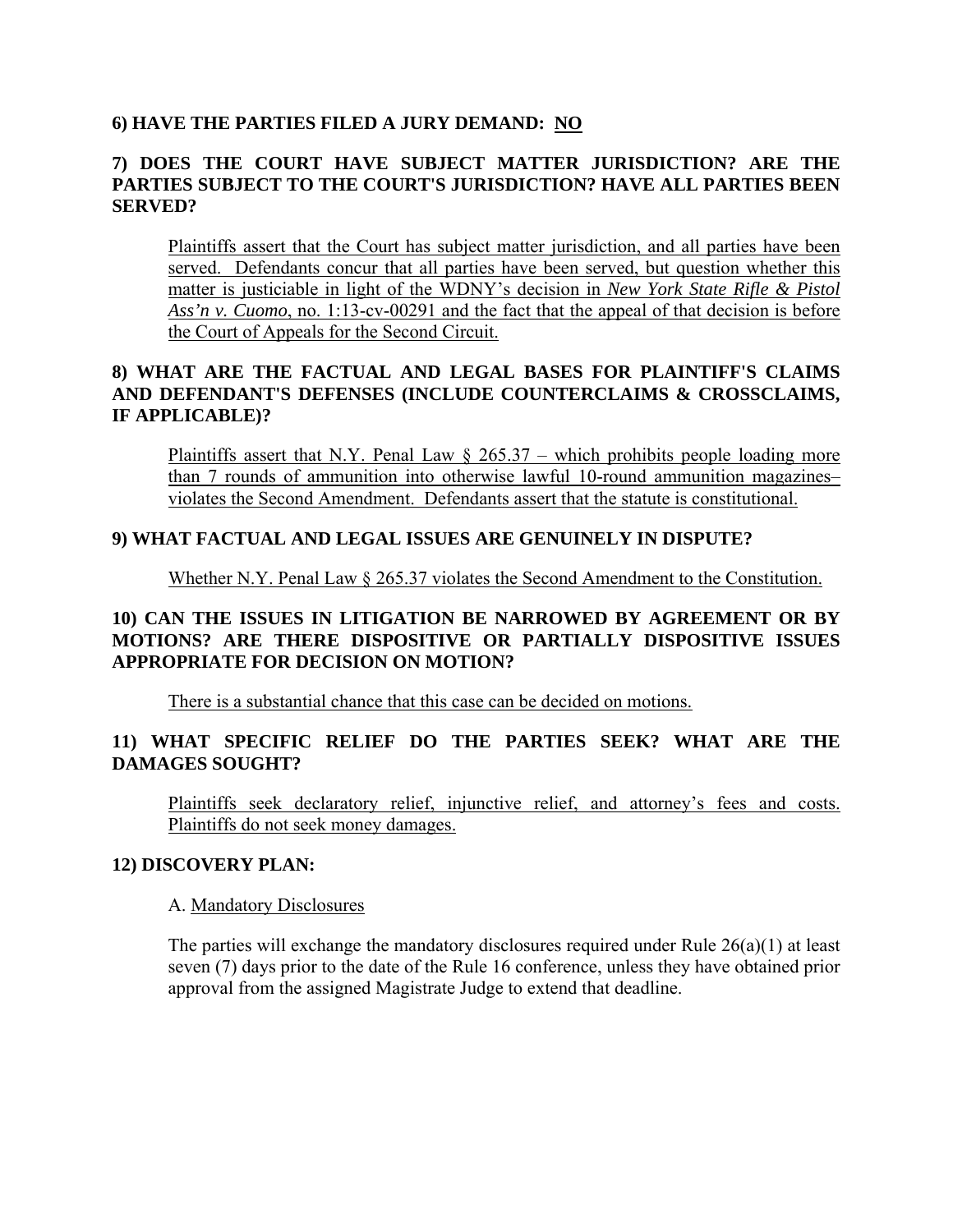### B. Subjects of Disclosure

The parties jointly agree that discovery will be needed to address the following subjects:

Plaintiffs anticipate the need for discovery with respect to the State's justification(s) for limiting ammunition magazines to a capacity of 10 rounds and then further limiting New York citizens from placing more than 7 rounds of ammunition into these otherwise lawful 10-round magazines . At this juncture, defendants are not certain that disclosure is required.

#### C. Discovery Sequence

Describe the parties' understanding regarding the timing of discovery, and state whether it is anticipated that discovery will be phased to address different issues in stages.

At this time, it is not possible to determine the sequence of discovery. The parties feel that the timetable provides sufficient time.

### D. Written Discovery

Describe the written discovery demands which the parties contemplate serving under Rules 33, 34 and 36, including when they will be promulgated, the areas to be covered, and whether there is any need for any party to exceed the number of interrogatories permitted under Rule 33.

Plaintiffs anticipate serving interrogatories and requests for production, and then following up with further written discovery as may be appropriate.

## E. Depositions

Set forth the parties' expectations regarding depositions, including the approximate number to be taken, their location, a general description of the deponents, and an indication of whether any non-party fact depositions are anticipated.

## At this time, it is not possible to determine whether depositions will be needed.

## F. Experts

Set forth the parties' expectations regarding the retention of experts, and identify any particular issues to be addressed by the court concerning the retention and exchange of the information regarding experts, including whether the parties seek a variance from the expert disclosure requirements of the form uniform pretrial scheduling order typically issued by the court (i.e., initial expert disclosure at least ninety days, responsive expert disclosures at least forty-five days, and rebuttal reports due at least thirty days, before the close of discovery).

It is not possible to determine whether experts will be needed at this time.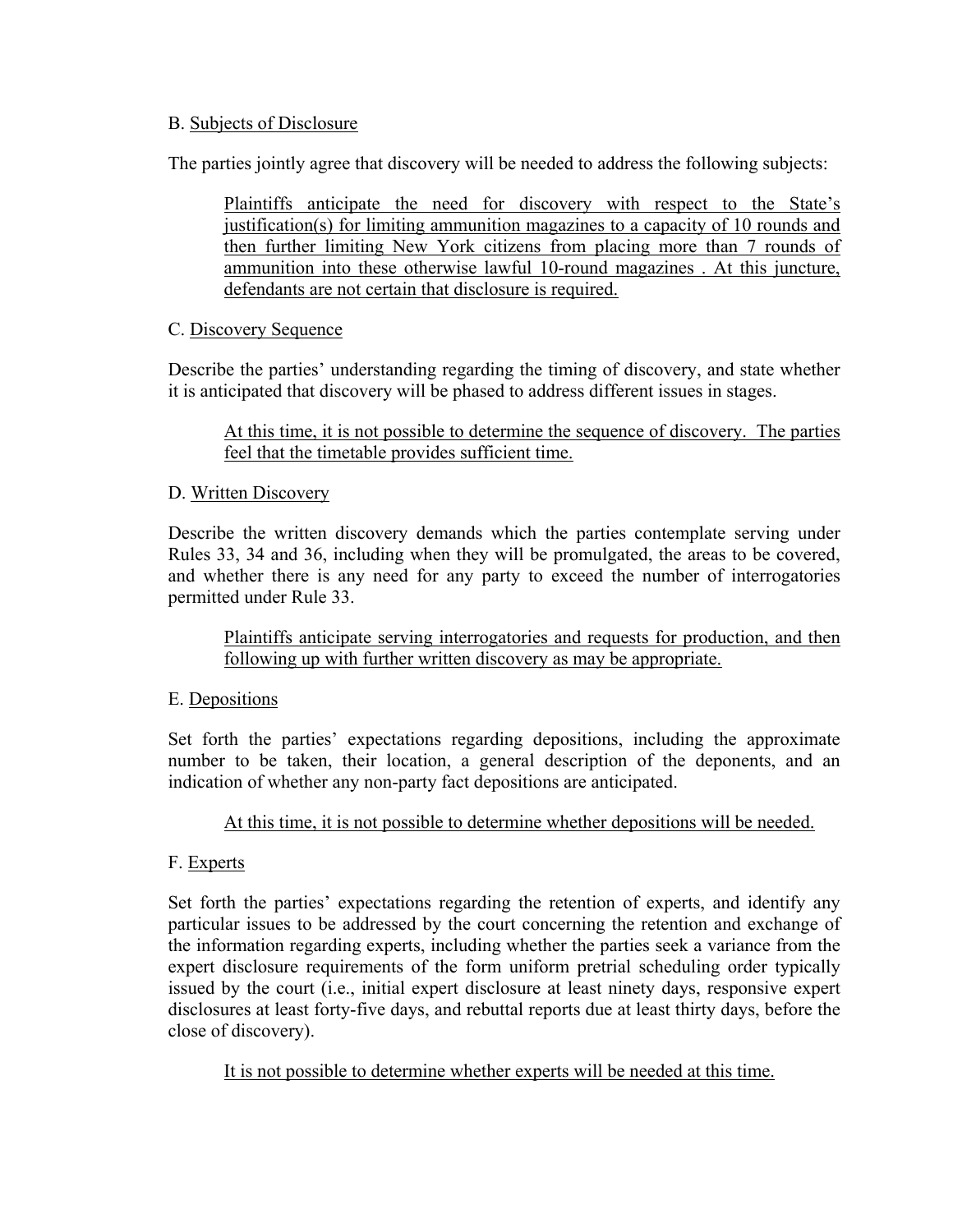#### G. Electronic Discovery

Set forth the parties' understanding and expectations regarding discovery of electronically stored information. This description should include any agreements reached with respect to the retention of electronically stored information and the manner in which it will be produced, if requested. The parties should also identify any agreements regarding the manner in which electronically stored information subject to claims of privilege or work product protection will be handled, and whether a court order will be requested, either on stipulation or otherwise, to address this issue. If an agreement has been reached on the entry of such an order, provide a brief description of the provisions which will be included in a proposed order.

It is not possible to determine whether it will be necessary to discover electronically stored information at this time.

#### H. Protective Orders

If the parties anticipate requesting a protective order from the court pursuant to Rule 26(c), describe the basis for the request and nature of the proposed protective order.

### It is unlikely that a protective order will be needed.

#### I. Anticipated Issues Requiring Court Intervention

Provide a brief description of any discovery related issues which, the parties reasonably anticipate, may require court intervention.

#### None known at the present time.

### **13) IS IT POSSIBLE TO REDUCE THE LENGTH OF TRIAL BY STIPULATIONS, USE OF SUMMARIES OR STATEMENTS, OR OTHER EXPEDITED MEANS OF PRESENTING EVIDENCE? IS IT FEASIBLE AND DESIRABLE TO BIFURCATE ISSUES FOR TRIAL?**

Yes.

# **14) ARE THERE RELATED CASES PENDING BEFORE THE JUDGES OF THIS COURT?**

There are no related cases in this District. A related case was filed in the Western District of New York (*New York State Rifle & Pistol Ass'n v. Cuomo*, no. 1:13-cv-00291) and is presently on appeal to the Court of Appeals for the Second Circuit.

## **15) IN CLASS ACTIONS, WHEN AND HOW WILL THE CLASS BE CERTIFIED?**

Not applicable.